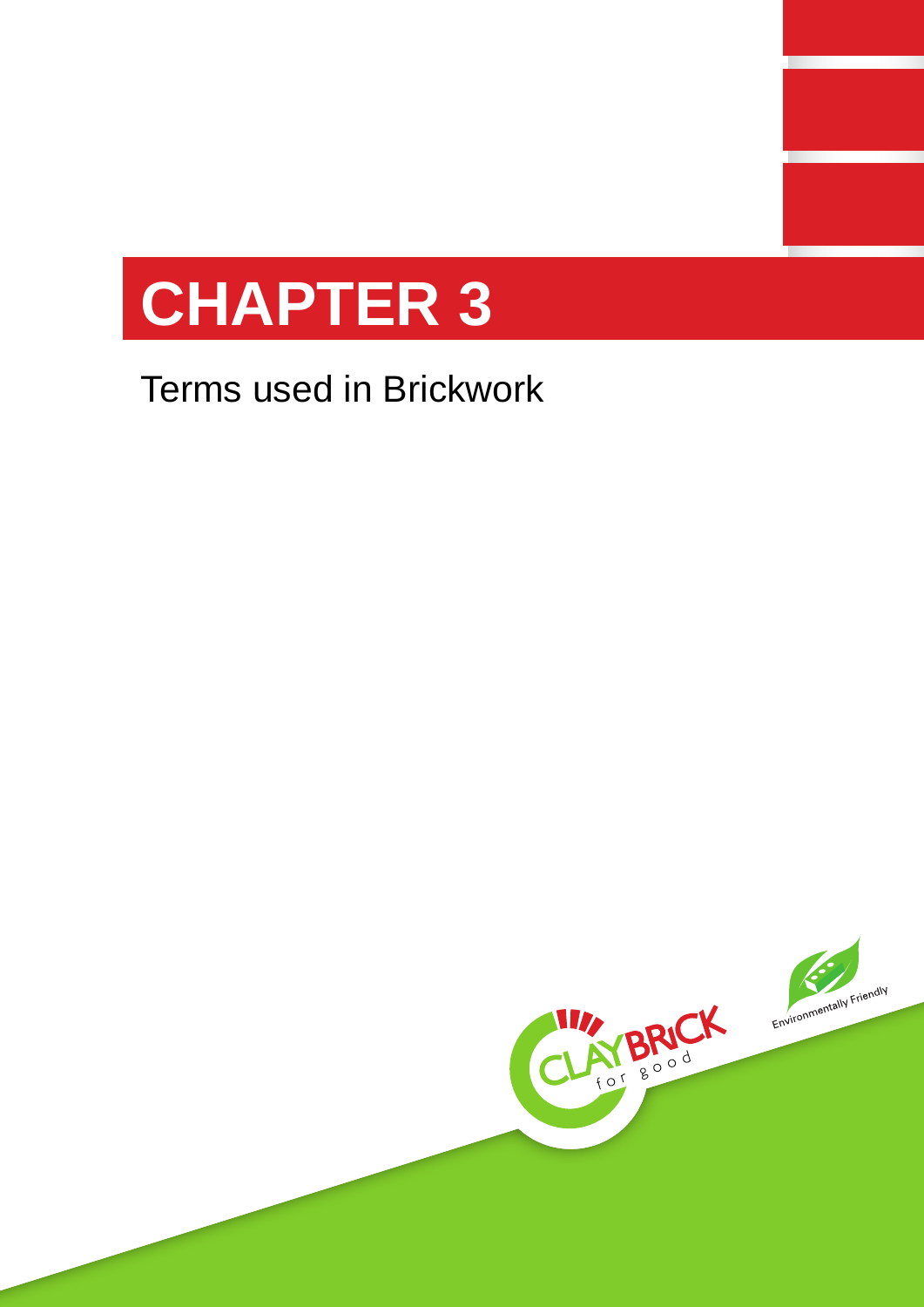

# TERMS USED IN BRICKWORK

# **ARCH**

An arrangement of bricks over an opening.

#### **ARRIS**

The edge of a brick.

#### **BAT**

Portion of a brick a quarter or larger (Figure 3.2)

#### **BED JOINT**

The horizontal joint.

#### **BOND**

An arrangement of bricks in a particular manner (See page 26).

#### **BUTTERING**

Means applying mortar to the end or side of a brick when laying bricks.

# **CENTRE**

(Turning piece). The board (temporary support), which is placed across an opening to support the brickwork above when crossing an opening.

#### **CHASING**

Cutting grooves into brickwork for electrical or plumbing pipes.

#### **CLOSER**

A brick cut in two lengthways (See page 28)

#### **CONCRETE**

A mixture of stone, sand, cement and water.

#### **COURSE**

A complete row of bricks (brick plus mortar joint).

#### **DAMP PROOF COURSE (D.P.C)**

A layer of material, such as PVC, at least 150mm above ground level to prevent moisture rising up the wall.

#### **EXCAVATION**

The trench which is dug in the ground for the foundation.

#### **FOUNDATION**

The brickwork and concrete below the D.P.C. (See chapter 8).

## **HEADER**

The head or short side of a brick.

#### **JOINTING**

The process of finishing off brickwork by means of jointers.

#### **LAP**

The distance the bricks of one course, overlaps with the bricks of another course. (Figure 3.1)

#### **LINTEL**

A pre-stressed concrete plank above an opening. It could also be comprised of brickwork for aesthetic reasons.

#### **LUGS**

Strips of metal (fixed onto the sides of metal doors and window frames) to secure frames to the brickwork.

#### **MORTAR**

A mixture of sand, lime, cement and water.

#### **PERPENDS**

The perpendicular joints.

#### **PLANS**

Special drawings used by a builder when building a house.

#### **QUOIN**

Corner brick - the first brick of each course at the corner. (Figure 3.3)

#### **RACKING BACK**

The steps left in the brickwork back when pulling up corners (Figure 3.3)

#### **REINFORCING**

Metal that is built into brickwork, e.g. reinforcing bars, brickforce or expanded metal.

#### **REVEAL**

The vertical sides of an opening.

#### **ROOF TIES**

Lengths of hoop-iron or strands of wire built into the wall to secure the roof to the walls.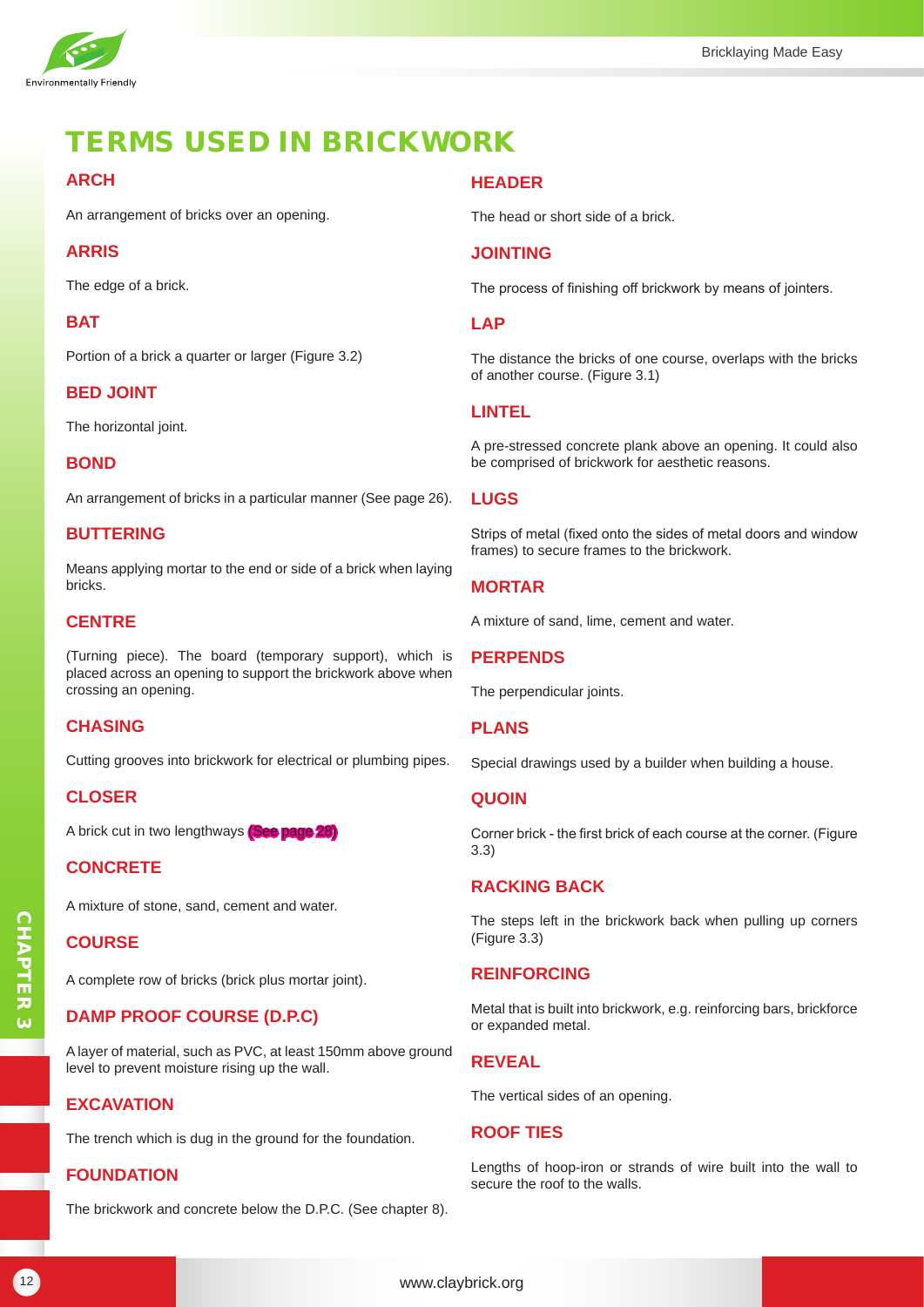

# **SILL**

The part of the brickwork directly below a window.

# **SOFFIT**

The top part of an opening or the underside of an arch

## **STRETCHER**

The long face of a brick.

#### **SUPERSTRUCTURE**

The brickwork from the floor slab (D.P.C) upwards.

# **THRESHOLD**

The section of the floor at the doorway.





# **TOOTHING**

Leaving indents in the wall. This means removing every second brick when adding new brickwork to existing. (See Chapter 13: Additions)

# **WALL TIES**

Short pieces of wire built into the brickwork to keep the two wall skins together.

> Quarter Bat Half Bat Three quarter bat

3.1 - Bats